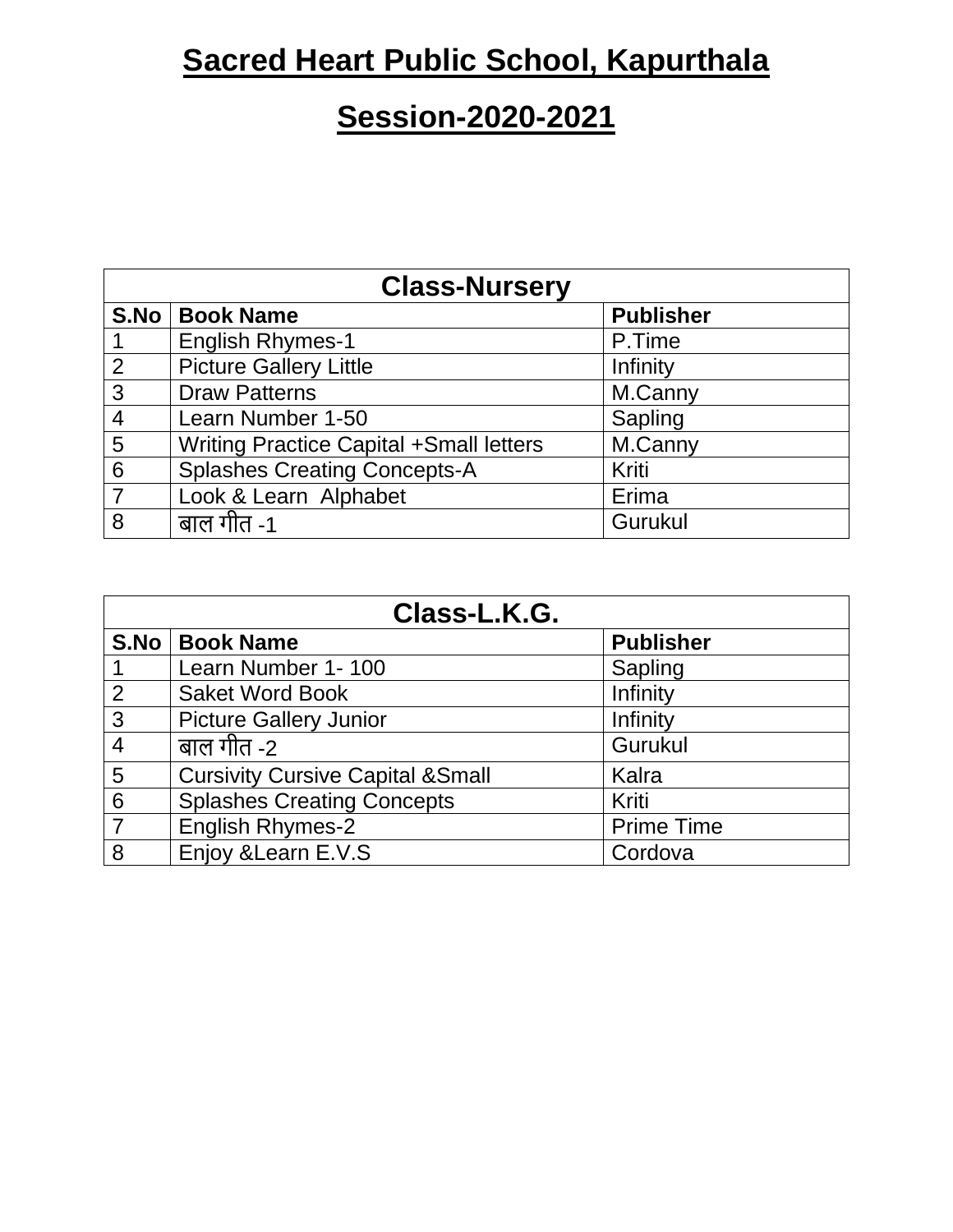| <b>Class-U.K.G</b> |                                  |                   |
|--------------------|----------------------------------|-------------------|
| S.No               | <b>Book Name</b>                 | <b>Publisher</b>  |
|                    | Whiz Kids हिन्दी व्यंजन          | Pacemaker         |
| 2                  | Hunny Bunny Pre-School English   | <b>Mind Maker</b> |
|                    | Kindergarten                     |                   |
| 3                  | Hunny Bunny Pre-School Maths     | <b>Mind Maker</b> |
|                    | Kindergarten-B                   |                   |
| 4                  | Enjoy and Learn E.V.S-C          | Cordova           |
| 5                  | English Rhymes-C                 | <b>Prime Time</b> |
| 6                  | <b>Picture Gallery senior</b>    | Infinity          |
| $\overline{7}$     | <b>Phonic Drill</b>              | <b>Book Magic</b> |
| 8                  | <b>Splashes Creating Concept</b> | Kriti             |
| 9                  | बाल गीत -3                       | Gurukul           |
| 10                 | अक्षर ज्ञान                      | Gurukul           |
| 11                 | ਨਿੱਕੇ - ਨਿੱਕੇ ਖੰਭ ਅੱਖਰਮਾਲਾ       | Infinity          |

| <b>Class-I</b> |                                    |                   |
|----------------|------------------------------------|-------------------|
|                | S.No   Book Name                   | <b>Publisher</b>  |
|                | Communicate in English R-1         | Ratna Sagar       |
| $\overline{2}$ | <b>Grammar and more-1</b>          | Ratna Sagar       |
| 3              | हिन्दी पाठ पुसतक-1                 | <b>NCERT</b>      |
| $\overline{4}$ | ਪੰਜਾਬੀ ਪਾਠ ਪੁਸਤਕ -1                | <b>PSEB</b>       |
| 5              | Maths-1                            | <b>NCERT</b>      |
| 6              | <b>Our Green Earth-1</b>           | <b>Blue Print</b> |
| $\overline{7}$ | A Book of G.K.-1                   | <b>Pace Maker</b> |
| 8              | <b>Gurukul Computer KON-1</b>      | Gurukul           |
| 9              | <b>Splashes Creating Concept-1</b> | Kriti             |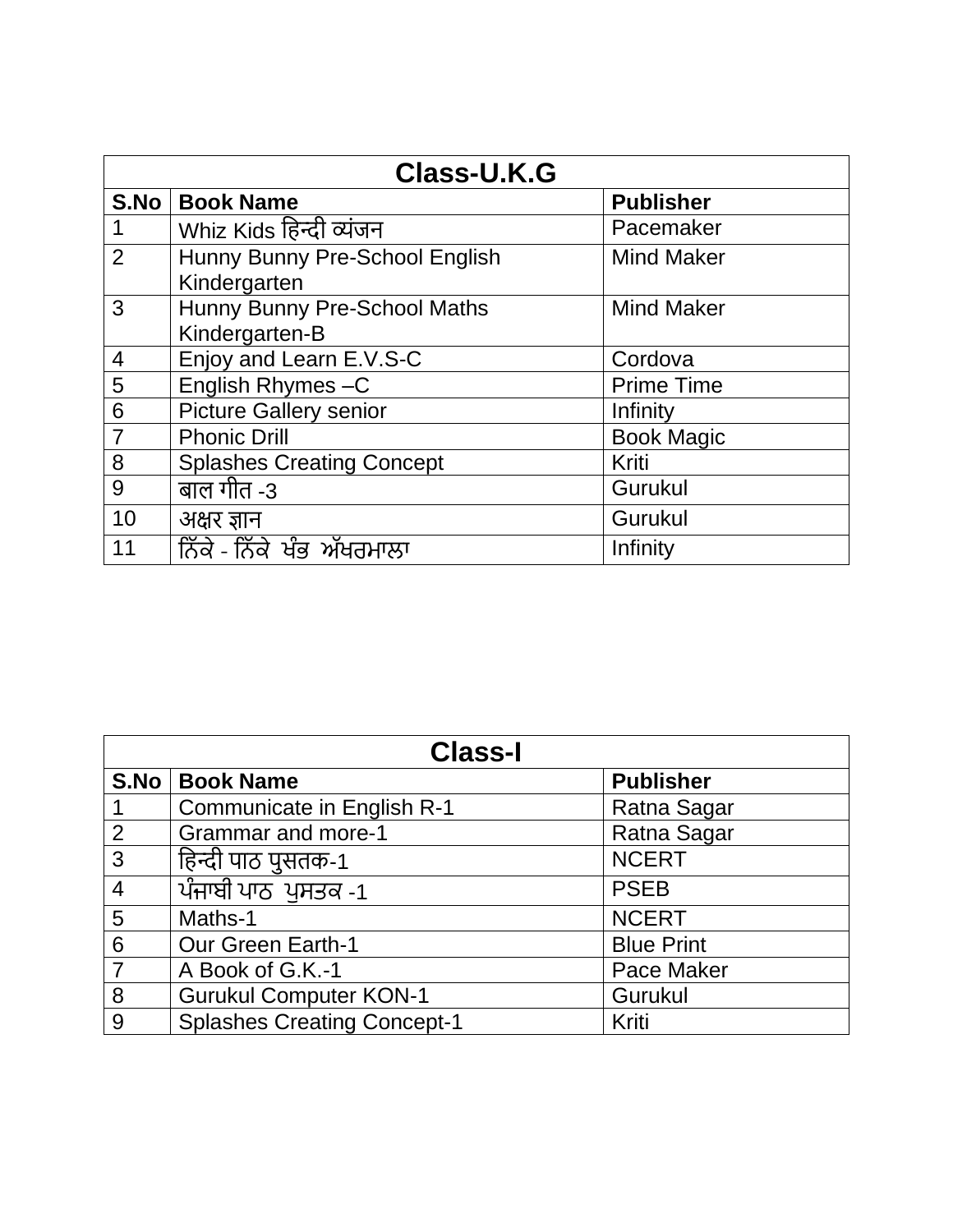| <b>Class-II</b> |                                    |                   |
|-----------------|------------------------------------|-------------------|
| S.No            | <b>Book Name</b>                   | <b>Publisher</b>  |
|                 | Communicate in English R -2        | Ratna Sagar       |
| $\overline{2}$  | <b>Grammar &amp; More-2</b>        | Ratna Sagar       |
| 3               | हिन्दी पाठ पुसतक-2                 | <b>NCERT</b>      |
| $\overline{4}$  | ਪੰਜਾਬੀ ਪਾਠ ਪੁਸਤਕ -2                | <b>PSEB</b>       |
| 5               | Maths-2                            | <b>NCERT</b>      |
| 6               | Our Green Earth-2                  | <b>Blue Print</b> |
| $\overline{7}$  | A Book of G.K.-2                   | <b>Pace Maker</b> |
| 8               | <b>Gurukul Computer KON-2</b>      | Gurukul           |
| 9               | <b>Splashes Creating Concept-2</b> | Kriti             |

|                | <b>Class-III</b>                   |                   |
|----------------|------------------------------------|-------------------|
| S.No           | <b>Book Name</b>                   | <b>Publisher</b>  |
|                | Communicate in English R-3         | Ratna Sagar       |
| $\overline{2}$ | <b>Grammar and more-3</b>          | Ratna Sagar       |
| $\mathfrak{S}$ | हिन्दी पाठ पुसतक-3                 | <b>NCERT</b>      |
| $\overline{4}$ | माषा अधिगम एवं व्याकरण-3           | Prachi            |
| 5              | ਪੰਜਾਬੀ ਪਾਠ ਪੁਸਤਕ -3                | <b>PSEB</b>       |
| 6              | ਵਿਆਕਰਨ ਅਮਰਦੀਪ-2                    | <b>Pace Maker</b> |
| $\overline{7}$ | Maths-3                            | <b>NCERT</b>      |
| 8              | Our Green Earth-3                  | <b>Blue Print</b> |
| 9              | A Book of G.K.-3                   | <b>Pace Maker</b> |
| 10             | <b>Gurukul Computer KON-3</b>      | Gurukul           |
| 11             | <b>Splashes Creating Concept-3</b> | Kriti             |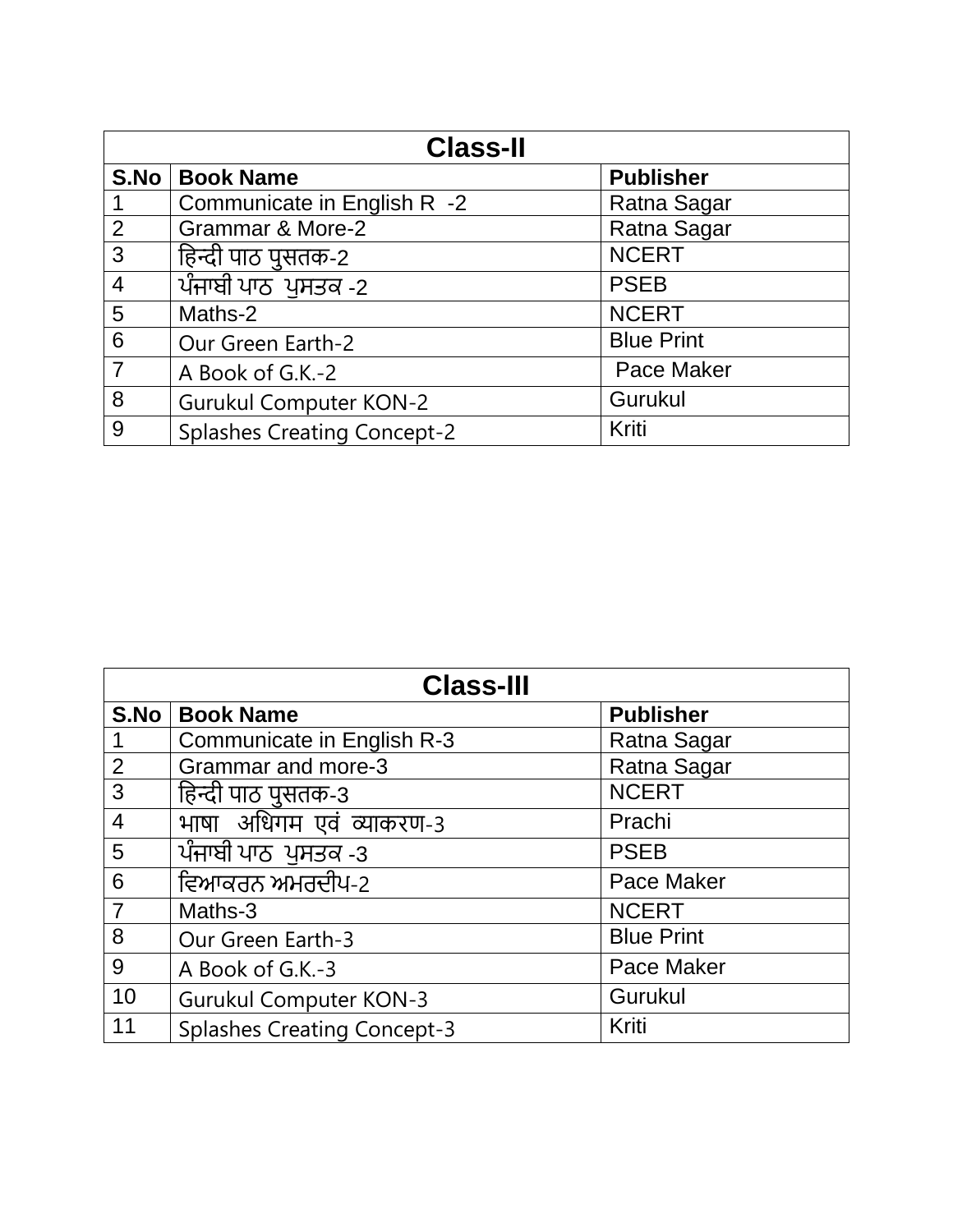|                | <b>Class-IV</b>                    |                   |
|----------------|------------------------------------|-------------------|
| S.No           | <b>Book Name</b>                   | <b>Publisher</b>  |
|                | <b>Communicate in English R-4</b>  | Ratna Sagar       |
| $\overline{2}$ | <b>Grammar and more-4</b>          | Ratna Sagar       |
| 3              | हिन्दी पाठ पुसतक-1                 | <b>NCERT</b>      |
| $\overline{4}$ | अधिगम हिन्दी व्याकरण-4             | Prachi            |
| $5\phantom{1}$ | ਪੰਜਾਬੀ ਪਾਠ ਪੁਸਤਕ -4                | <b>PSEB</b>       |
| 6              | ਅਮਰਦੀਪ ਵਿਆਕਰਨ-3                    | <b>Pace Maker</b> |
| $\overline{7}$ | Maths-4                            | <b>NCERT</b>      |
| 8              | Our Green Earth-4                  | <b>Blue Print</b> |
| 9              | A Book of G.K.-4                   | <b>Pace Maker</b> |
| 10             | <b>Gurukul Computer KON-4</b>      | Gurukul           |
| 11             | <b>Splashes Creating Concept-4</b> | Kriti             |

|                | <b>Class-V</b>                     |                   |
|----------------|------------------------------------|-------------------|
| S.No           | <b>Book Name</b>                   | <b>Publisher</b>  |
| 1              | Communicate in English R-5         | Ratna Sagar       |
| $\overline{2}$ | Grammar and more-5                 | Ratna Sagar       |
| 3              | हिन्दी पाठ पुसतक-1                 | <b>NCERT</b>      |
| $\overline{4}$ | अधिगम हिन्दी व्याकरण-5             | Prachi            |
| 5              | ਪੰਜਾਬੀ ਪਾਠ ਪੁਸਤਕ -5                | <b>PSEB</b>       |
| 6              | ਅਮਰਦੀਪ ਪੰਜਾਬੀ ਵਿਆਕਰਨ-5             | <b>Pace Maker</b> |
| $\overline{7}$ | Maths-5                            | <b>NCERT</b>      |
| 8              | Our Green Earth-5                  | <b>Blue Print</b> |
| 9              | A Book of G.K.-5                   | <b>Pace Maker</b> |
| 10             | <b>Gurukul Computer KON-5</b>      | Gurukul           |
| 11             | <b>Splashes Creating Concept-5</b> | Kriti             |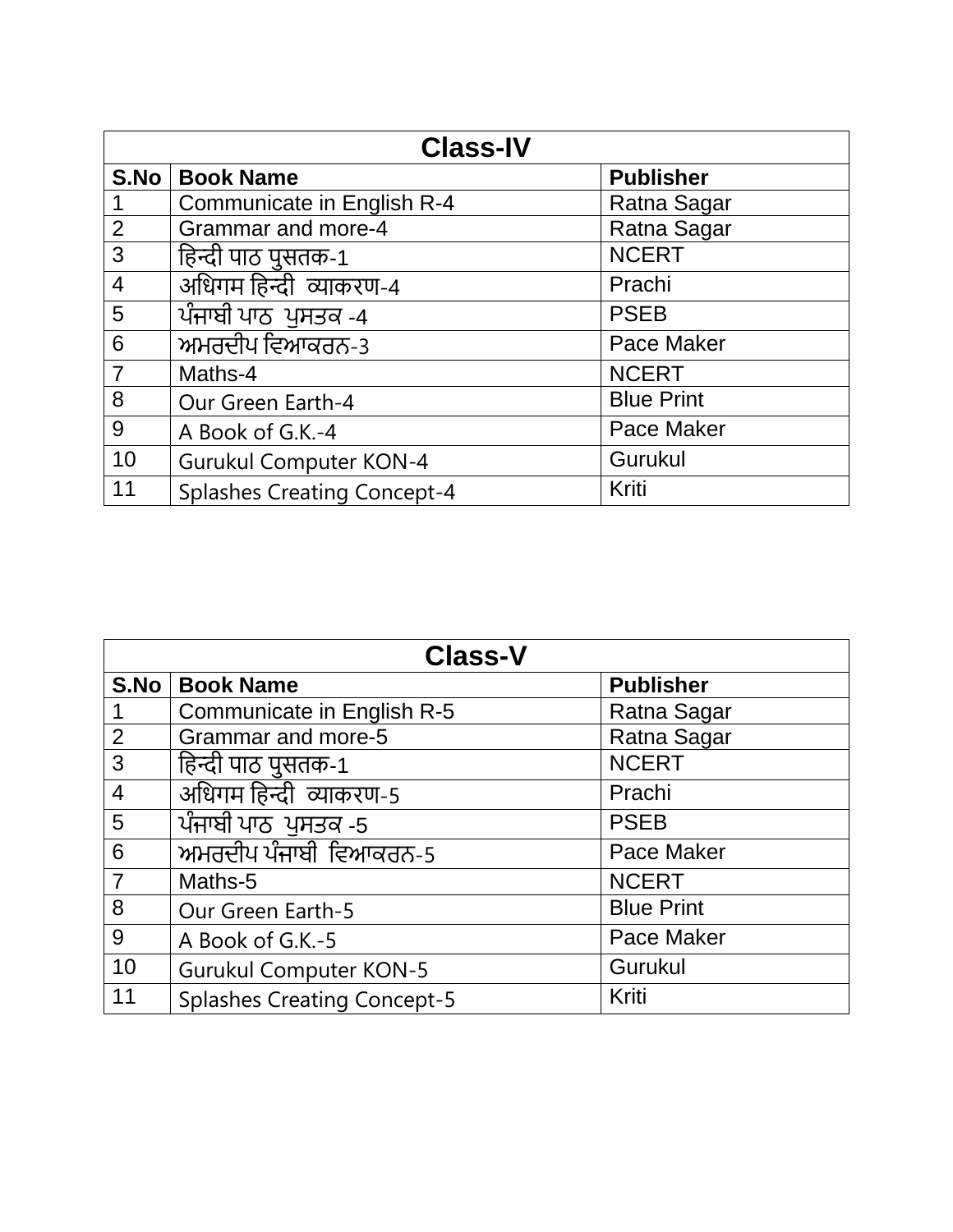| <b>Class-VI</b>          |                                    |                    |
|--------------------------|------------------------------------|--------------------|
| S.No                     | <b>Book Name</b>                   | <b>Publisher</b>   |
| 1                        | Communicate in English R-6         | Ratna Sagar        |
| $\overline{2}$           | Grammar & More-6                   | Ratna Sagar        |
| 3                        | वसंत-6                             | <b>NCERT</b>       |
| $\overline{\mathcal{A}}$ | राम कथा / महाभारत / भारत की खोज-6  | <b>NCERT</b>       |
| 5                        | भाषा अधिगम एवं व्याकरण-6           | Prachi             |
| 6                        | ਪੰਜਾਬੀ ਪਾਠ ਪਸਤਕ -6                 | <b>PSEB</b>        |
| $\overline{7}$           | ਅਮਰਦੀਪ ਪੰਜਾਬੀ ਵਿਆਕਰਨ-6             | Pace Maker         |
| 8                        | Maths-6                            | <b>NCERT</b>       |
| 9                        | <b>Madhay Maths Act Book-6</b>     | <b>Mind Selter</b> |
| 10                       | Science-6                          | <b>NCERT</b>       |
| 11                       | Comprehensive Science Lab Manual-6 | Luxmi              |
| 12                       | History-6                          | <b>NCERT</b>       |
| 13                       | Geography-6                        | <b>NCERT</b>       |
| 14                       | Civics-6                           | <b>NCERT</b>       |
| 15                       | Lab manual in Social Science-6     | Canded             |
| 16                       | A Book of G.K.-6                   | Pace Maker         |
| 17                       | <b>Gurukul Computer KON-6</b>      | Gurukul            |
| 18                       | <b>Splashes Creating Concept-6</b> | Kriti              |
|                          |                                    |                    |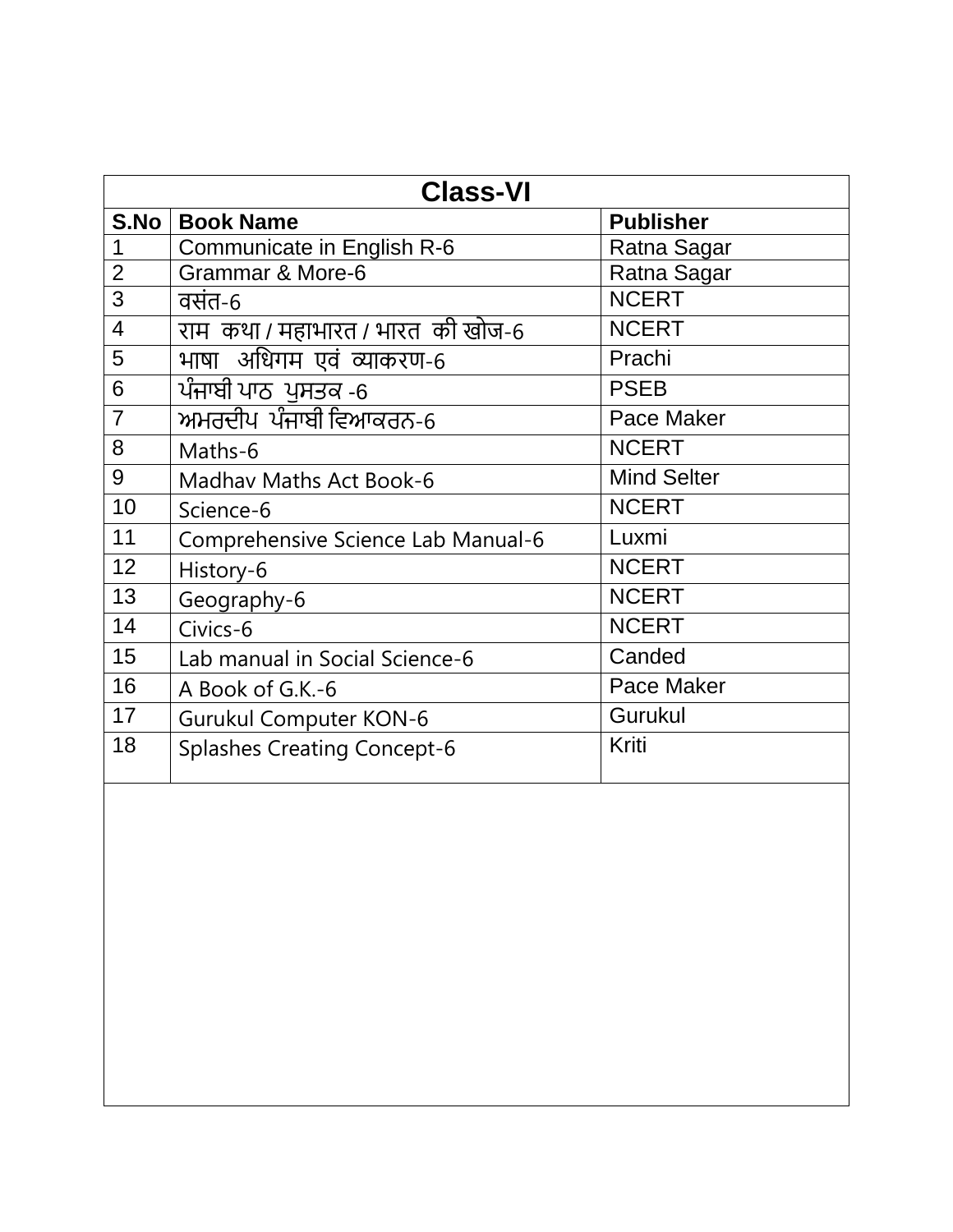|                | <b>Class-VII</b>                   |                    |
|----------------|------------------------------------|--------------------|
| S.No           | <b>Book Name</b>                   | <b>Publisher</b>   |
| 1              | Communicate in English R-7         | Ratna Sagar        |
| $\overline{2}$ | <b>Grammar &amp; More-7</b>        | Ratna Sagar        |
| 3              | वसंत-7                             | <b>NCERT</b>       |
| $\overline{4}$ | राम कथा / महाभारत / भारत की खोज-7  | <b>NCERT</b>       |
| 5              | भाषा अधिगम एवं व्याकरण-7           | Prachi             |
| 6              | ਪੰਜਾਬੀ ਪਾਠ ਪੁਸਤਕ -7                | <b>PSEB</b>        |
| $\overline{7}$ | ਅਮਰਦੀਪ ਪੰਜਾਬੀ ਵਿਆਕਰਨ-7             | Pace Maker         |
| 8              | Maths-7                            | <b>NCERT</b>       |
| 9              | <b>Madhav Maths Act Book-7</b>     | <b>Mind Selter</b> |
| 10             | Science-7                          | <b>NCERT</b>       |
| 11             | Comprehensive Science Lab Manual-7 | Luxmi              |
| 12             | History-7                          | <b>NCERT</b>       |
| 13             | Geography-7                        | <b>NCERT</b>       |
| 14             | Civics-7                           | <b>NCERT</b>       |
| 15             | Lab manual in Social Science-7     | Canded             |
| 16             | A Book of G.K.-7                   | <b>Pace Maker</b>  |
| 17             | <b>Gurukul Computer Kon-7</b>      | Gurukul            |
| 18             | <b>Splashes Creating Concept-7</b> | kriti              |